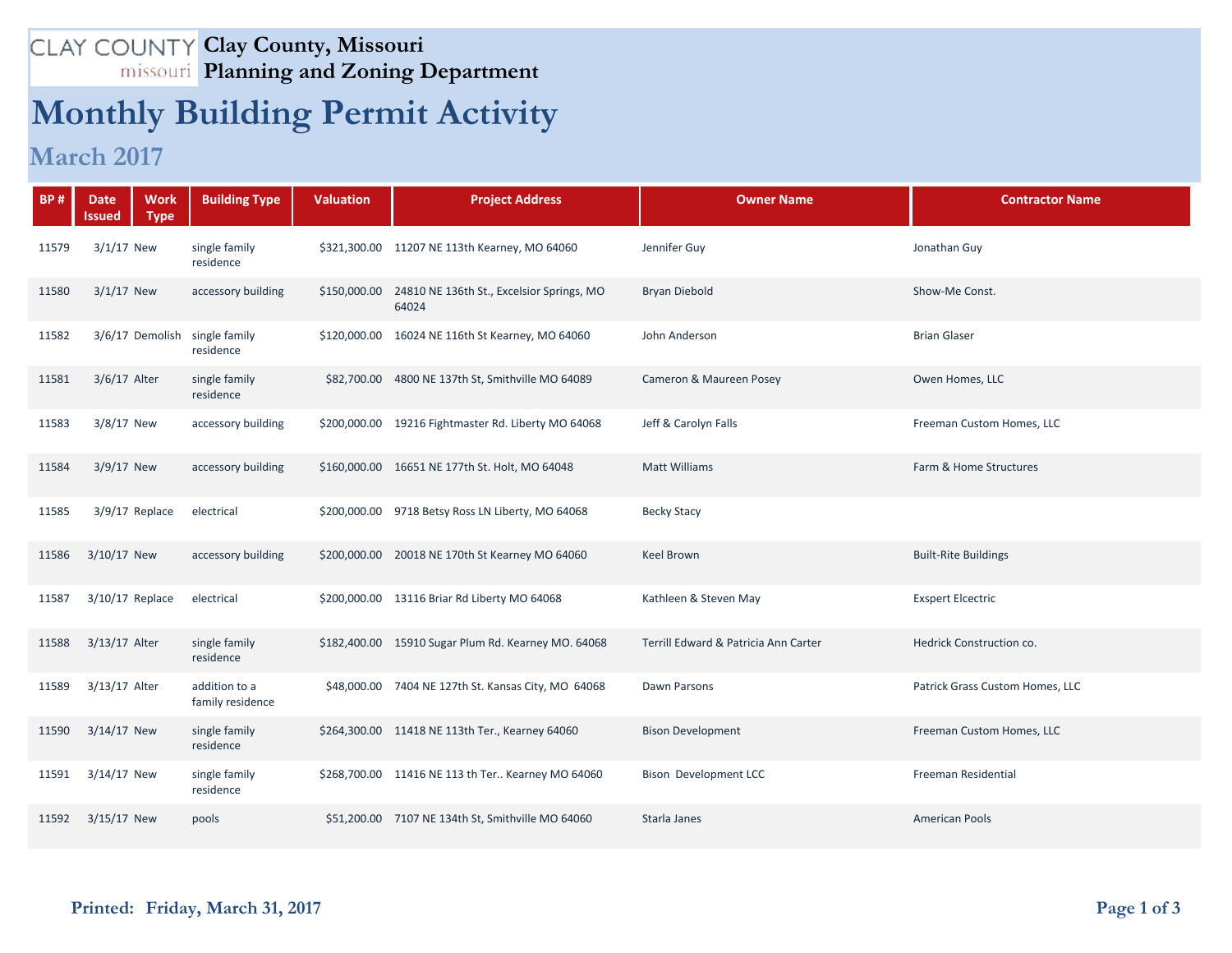| <b>BP#</b> | Date<br>Work<br><b>Type</b><br>lssued | <b>Building Type</b>       | <b>Valuation</b> | <b>Project Address</b>                                     | <b>Owner Name</b>                   | <b>Contractor Name</b>          |
|------------|---------------------------------------|----------------------------|------------------|------------------------------------------------------------|-------------------------------------|---------------------------------|
| 11596      | $3/17/17$ New                         | accessory building         |                  | \$150,000.00 8105 Nebo Hills Rd. Liberty MO 64068          | on Barnes & Sonya Pierson           | <b>Generational Building</b>    |
| 11593      | $3/17/17$ New                         | single family<br>residence |                  | \$252,700.00 16621 NE 116th St. Kearney MO 64060           | Randy & Justine Paxton              | <b>Hedrick Construction LLC</b> |
| 11594      | 3/17/17 New                           | single family<br>residence |                  | \$360,200.00 10950 Firefly Lane Liberty MO 64068           | Ryan & Heather Buckman              | CHB Development, LLC            |
| 11595      | $3/17/17$ New                         | accessory building         |                  | \$240,000.00 16621 NE 116th St, Kearney Mo 64060           | <b>Randy Paxton</b>                 | Oldham Construction, LLC        |
| 11598      | 3/20/17 Addition                      | accessory building         | \$287,000.00     | 29000 162nd Street, Excelsior Springs MO<br>64024          | Daniel J Yelton                     |                                 |
| 11597      | 3/20/17 New                           | pools                      |                  | \$41,550.00 14025 NE 121st Kearney MO 64060                | <b>Tony Sommer</b>                  | <b>Blue Paradise Pools</b>      |
| 11599      | 3/22/17 New                           | single family<br>residence |                  | \$129,600.00 16813 NE 184th St., Holt MO 64068             | James & Edna Thompson               | <b>Hedrick Construction LLC</b> |
| 11600      | $3/22/17$ Repair                      | electrical                 |                  | \$0.00 16201 Northwoodland Ave., Kansas City MO<br>64165   |                                     |                                 |
| 11600      | 3/22/17 Repair                        | electrical                 |                  | \$100.00 16201 Northwoodland Ave., Kansas City MO<br>64165 | Eric Dunham                         | <b>TN'T Electric</b>            |
| 11601      | $3/23/17$ Replace                     | retaining wall             |                  | \$0.00 13218 N Home Rd. Liberty MO 64068                   |                                     |                                 |
| 11601      | $3/23/17$ Replace                     | retaining wall             |                  | \$9,900.00 13218 N Home Rd. Liberty MO 64068               | Etal Trust / Doug & Tawnia Loughrey | Agape Landscapeing              |
| 11602      | 3/24/17 New                           | single family<br>residence |                  | \$263,600.00 15008 Lake Pointe Ct., Liberty Mo 64068       | Troy & Stephanie Bild               | Owen Homes, LLC                 |
| 11606      | 3/24/17 Alter                         | commercial                 |                  | \$406,000.00 18503 MO 33 Hwy, Holt MO 64048                | Connie J Stoffle                    | Chirpich Bros. Const.           |
| 11605      | $3/24/17$ New                         | accessory building         |                  | \$80,000.00 11410 92 Hwy Kearney MO 64060                  | <b>D &amp; H TWIN LLC</b>           |                                 |
| 11603      | $3/24/17$ New                         | single family<br>residence |                  | \$316,900.00 3402 Five Corners ., Smithville MO 64089      | Christopher & Alison Fisher         | Owen Homes, LLC                 |
| 11604      | $3/24/17$ New                         | single family<br>residence |                  | \$255,600.00 1509 Duncan Cir. Liberty, MO 64068            | Jay & Lindsey O'Brien               | Gary Brown Homes                |
| 11607      | 3/29/17 New                           | single family<br>residence |                  | \$594,900.00 12817 NE 115TH TER KEARNEY MO 64060           | <b>SCOTT &amp; HEIDI THOMAS</b>     | <b>Cardinal Crest Homes</b>     |
| 11608      | 3/29/17 New                           | accessory building         |                  | \$22,000.00 11104 FIREFLY LANE LIBERTY MO 64068            | <b>BILL SHRIVERS</b>                | SELF                            |